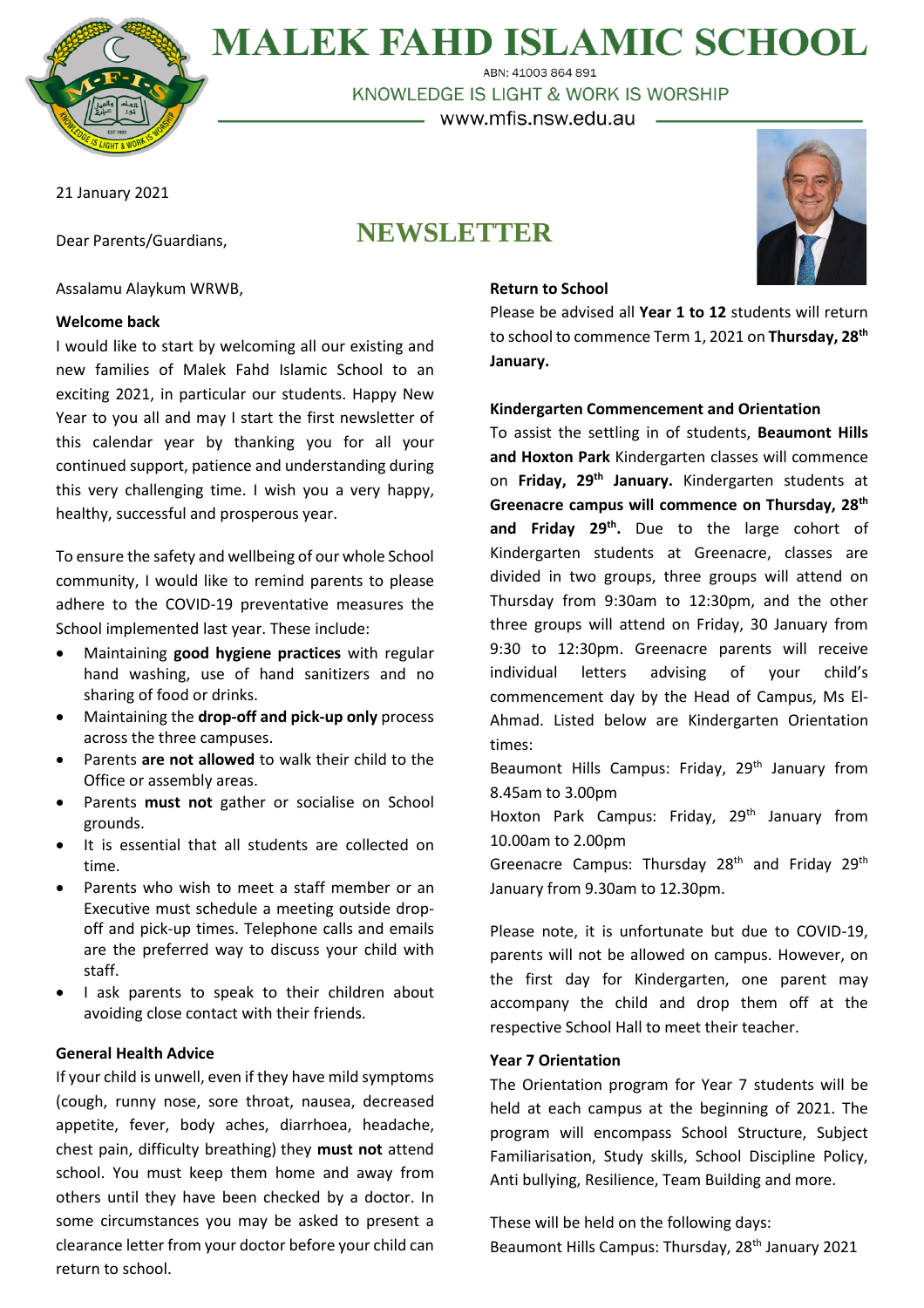Greenacre Campus: Held over two days, Thursday 28th and Friday, 29<sup>th</sup> of January. Normal lessons resume on Monday.

# **Staffing**

Each year brings positive change. This includes several new additions to our staff. We are delighted to welcome close to 25 new staff and look forward to working together as our School grows. We have two new Heads of Department joining us together with School Counsellors, English, Mathematics, Science, HSIE, PDHPE, Visual Arts and Primary teachers. Leading the English department will be Ms Rachel Palgan, and Mr Mahendra Naidu will lead the Technology department. Mr Darren Smith, Assistant Head of English will have specific responsibility for Hoxton Park and Beaumont Hills campuses.

Over the coming days, you will receive a welcome letter from your child's Year Advisor, providing you with an email contact details and the opportunity to communicate with the Year Advisor as your need arises. I encourage you to embrace this opportunity. Below is a list of the leadership and wellbeing team.

**Deputy Principal Teaching and Learning:** Mr David Hamper

**Deputy Principal Pastoral and Community:** Mr Aiyub Ahmed

**Deputy Principal Operations:** Mr Stephen Lord **Secondary Curriculum Coordinator**: Ms Tulin Bragg **Primary Curriculum Coordinator:** Ms Hibba Mourad **Head of Wellbeing:** Secondary (Boys') Mr Billal Khoder; Secondary (Girls') Ms Houda Kbbar Primary (Boys') Mr Yaakoub Saddik; Primary (Girls') Ms Rania Charmand;

## **Welfare Coordinators - Greenacre**

| Years 8, 9, 10        | Bovs | Ms Bahija Elmir   |
|-----------------------|------|-------------------|
| Years 7, 9, 11 Girls  |      | Ms Nasheen Parker |
| Years 7, 11, 12 Boys  |      | Ms Samara Jalloul |
| Years 8, 10, 12 Girls |      | Ms Hanade Saddik  |

## **Year Advisors**

| Year 7 Boys  |             | Mr Charles George  |
|--------------|-------------|--------------------|
|              | Girls       | Ms Fatma Mehana    |
| Year 8       | <b>Boys</b> | Ms Mustafa Roubaie |
|              | Girls       | Ms Douha Sabbagh   |
| Year 9       | <b>Boys</b> | Ms Mohammed Hanif  |
|              | Girls       | Ms Alia Elmir      |
| Year 10 Boys |             | Mr Koray Kurt      |
|              | Girls       | Ms Rihana Bashir   |
| Year 11 Boys |             | Ms Thamina Kassar  |
|              | Girls       | Ms Fatima Jalloul  |
|              |             |                    |

| Year 12 Boys |  |
|--------------|--|
| Girls        |  |

Mr Ali Merhi Ms Doha Adra

The School wishes to advise that, as of the end of the 2020 School Year, Ms Inass Khoder resigned from her role as Primary Co-ordinator at Greenacre Campus. Ms Khoder has been a long serving staff member of some 23 years at Malek Fahd Islamic School. During this time, Ms Khoder has given dedicated service to the education of her students in various roles and, through her role as Year Co-ordinator, has guided students' transition into secondary schooling.

Ms Khoder's engagement with parents over the years has been appreciated and I am sure they will join me in wishing her well. Ms Khoder's resignation will enable her to pursue other opportunities. In thanking Ms Khoder for her service to the education of our students, we wish her well for her future endeavours.

## **Student Leadership**

For 2021 we welcome the leadership of Bilal El-Hamawi and Sara Hamze (Greenacre); Lydia Baker and Ayman Omer (Beaumont Hills); Shaheen Khalil and Mohammad Al-Jaboore (Hoxton Park). They have commenced this role extremely well leading each of the end of year presentation days with exceptional style.

## **2020 HSC Performance**

Our sincere congratulations go to the HSC class of 2020 who received their final results in mid-December. Despite the incredibly challenging year the students faced with COVID-19 restrictions our students demonstrated great resilience and performed very well overall. More than 1 in 5 of our students received an ATAR score greater than 90 and a record number of our students received early offers into university. In 2020 the top ATAR scored by an MFIS student was 99.75, an exceptionally high result.

Of particular note were the results in Mathematics, the Sciences and Legal Studies, areas that the School has typically performed very well in over recent years. In the Sydney Morning Herald Mathematics Performance Table, the School was ranked  $25<sup>th</sup>$  in the state, one of the highest non-selective Schools. This measures the performance of students in the Extension and Advanced Mathematics courses - the most challenging courses. It was also very pleasing to note that the School also recorded improved performances across different subject areas, in areas that have not been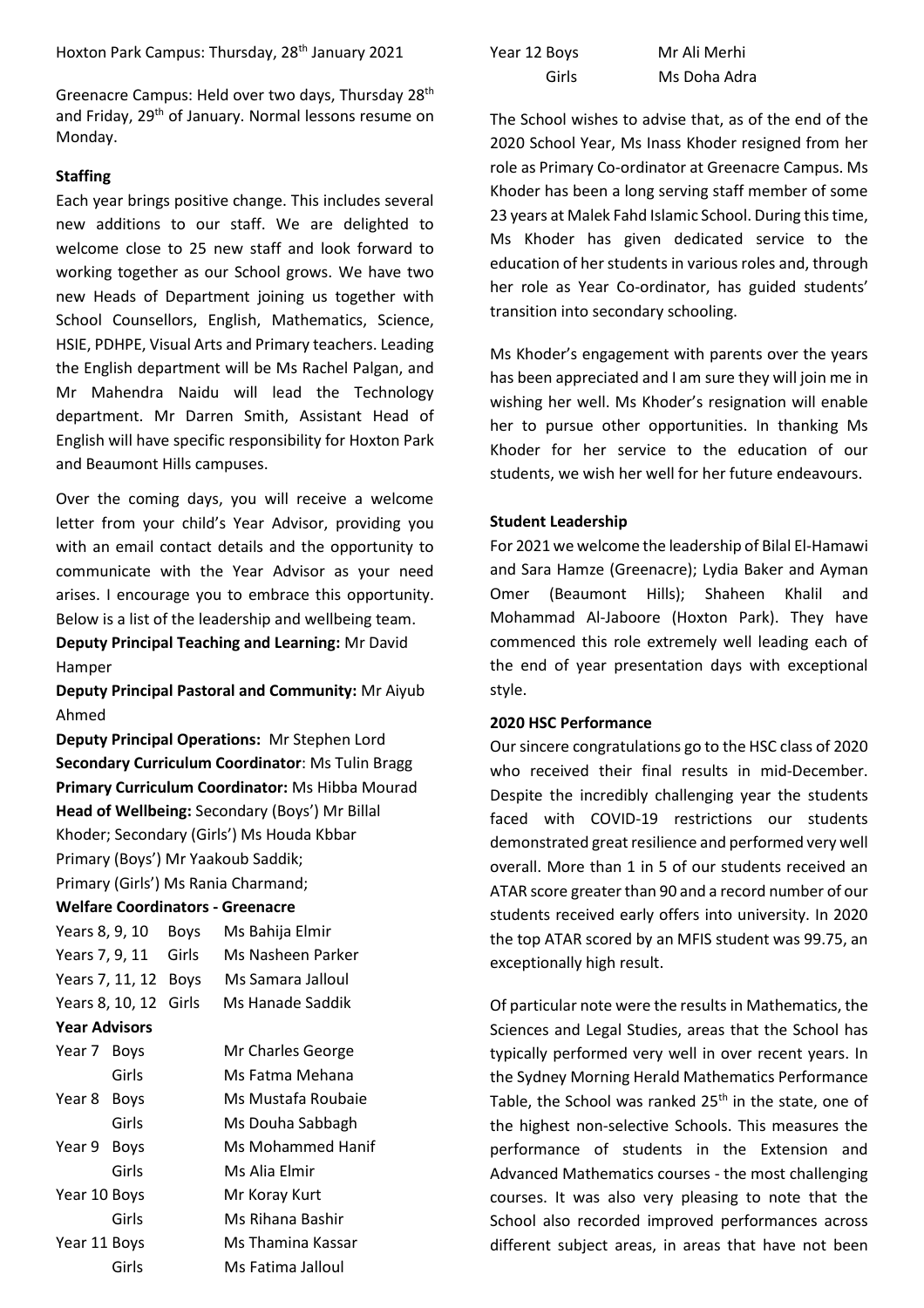seen as traditional strengths of the School, for example in Modern History.

2020 marked the first year of Year 12 for Hoxton Park and we look forward to the continued growth of the Hoxton Park Campus. Courses such as Advanced Mathematics and Advanced English will be offered for the first time at this Campus in 2021 indicating its growing academic strengths. Equally for the first-time students have been selected for compression Biology at Beaumont Hills in 2021.

#### **Hoxton Park and Beaumont Hills Roadside works**

Across the school holidays, the school has undertaken significant roadside works at these campuses. These essential works will improve the entry to and from each campus. Please note that there may be some changed traffic conditions as to how you enter the exit the school. Please look out for the schools traffic marshals who will direct you, and we appreciate the parents understanding.

#### **Capital Works**

Greenacre is in the process of repainting student classrooms throughout 2021. The Primary campus has been painted and works will continue in the coming terms for the Secondary girls' campus. A new Audio and Video System has been installed in the Mosque. The new sound system will have better sound quality for the downstairs and upstairs area. Two new projectors, four 4K TVs and a 4K camera have been installed to provide a video presentation of the Friday Sermon to the Girls' areas as well as the classrooms.

Hoxton Park has had a new extended bus bay built at the school to ease the traffic flow into the school. Additional classroom space has also been created to accommodate our students, in addition to the creation of a new sick bay area.

Beaumont Hills has had significant works undertaken during these school holidays. New curb side works are being carried out to better manage the traffic flow into the school. There won't be a right hand turn in or out of the campus. The existing school hall has been modified into additional office space and teaching areas, inclusive of a new sick bay. A new general purpose school hall has also been installed for the students use. Ongoing works to install additional staircase access to the classrooms is also being carried out. It is expected to have all work completed prior to the return to School.